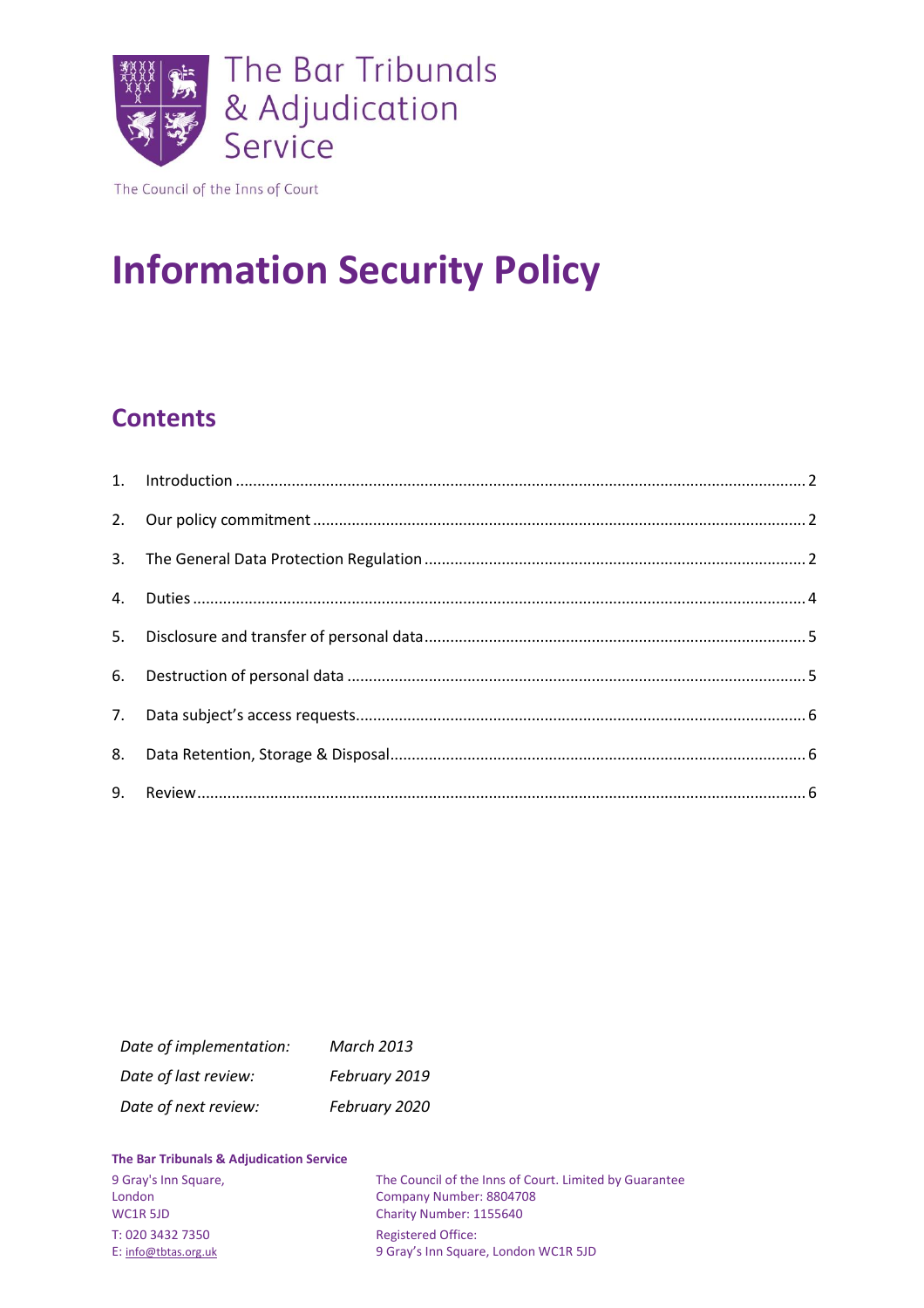# <span id="page-1-0"></span>**1. Introduction**

- 1.1 The Bar Tribunals and Adjudication Service ('BTAS') is responsible for recruiting; appointing, administering and adjudicating Disciplinary Tribunals, including Tribunals which consider the most serious allegations of professional misconduct against barristers.
- 1.2 In addition to Disciplinary Tribunals, BTAS has similar responsibilities for Fitness to Practise hearings and Interim Suspension Panels for barristers.
- 1.3 BTAS also administers and supports the Inns' Conduct Committee (ICC), a committee responsible for adjudicating on any misconduct issues arising from applications for admission to an Inn of Court or misconduct matters relating to student members of an Inn.
- 1.4 To fulfil its responsibilities to recruit staff and appoint individuals to sit on disciplinary panels and conduct committees, BTAS will collect process and store personal information.
- 1.5 COIC is a registered data controller with the Information Commissioner's Office. Registration: Z3206735.

# <span id="page-1-1"></span>**2. Our policy commitment**

- 2.1 BTAS is committed to the protection of personal information or data; in particular BTAS is committed to the principles set out in the General Data Protection Regulation ('GDPR').
- 2.2 The purpose of this policy is to;
	- i. Outline BTAS's commitment to the lawful handling of personal information and data;
	- ii. Acquaint those handling personal data with the principles set out in the GDPR; and,
	- iii. Outline the duties emanating from the GDPR.

# <span id="page-1-2"></span>**3. The General Data Protection Regulation**

- 3.1 The Regulation has two key purposes:
	- i. To regulate the use by those who obtain, control and process personal data of living individuals.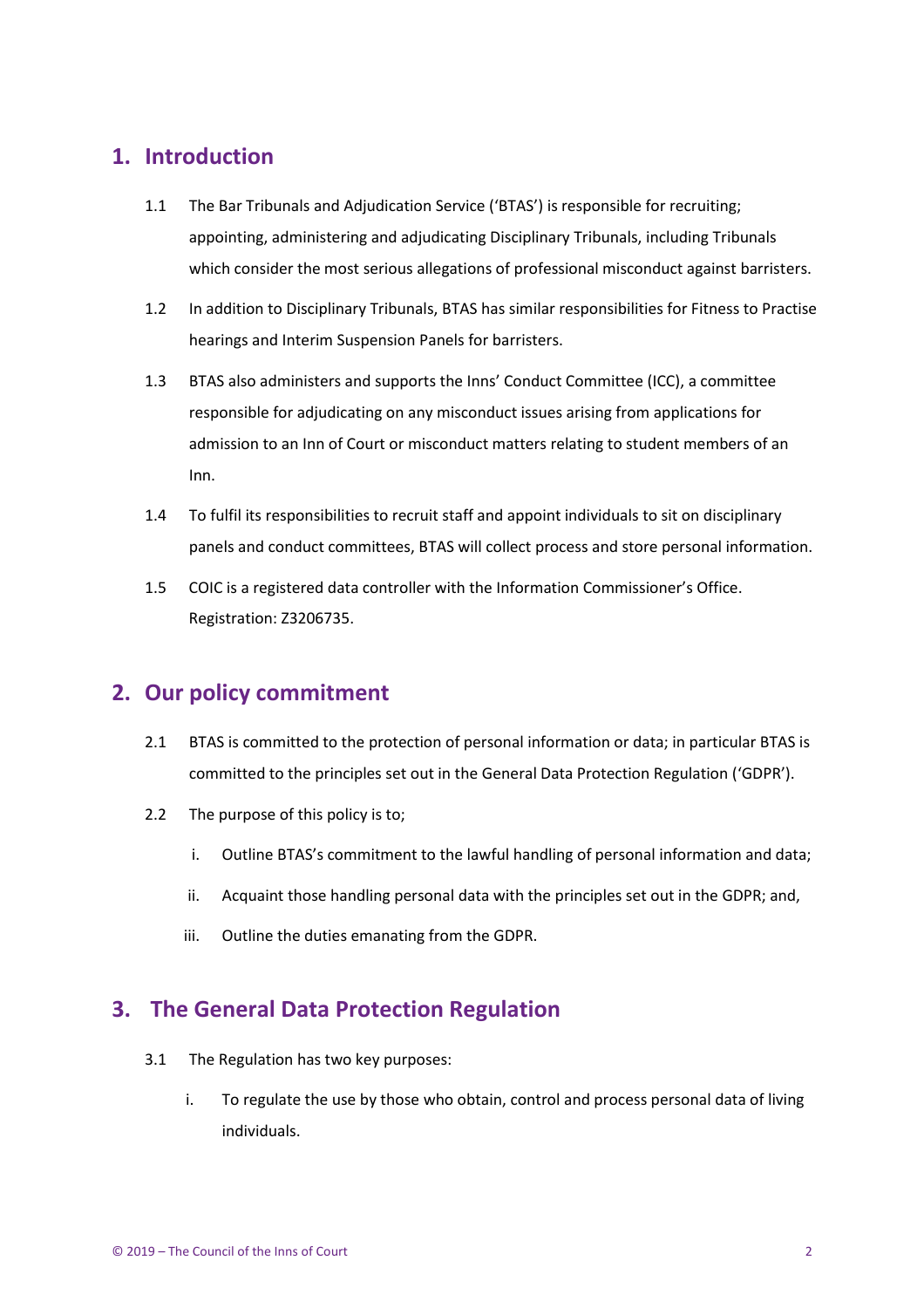- ii. To provide certain rights (such as accessing personal information) to those living individuals (known as data subjects) whose data is held.
- 3.2 The Regulation has six key principles, that personal data shall be:
	- a) processed lawfully, fairly and in a transparent manner in relation to individuals;
	- b) collected for specified, explicit and legitimate purposes and not further processed in a manner that is incompatible with those purposes; further processing for archiving purposes in the public interest, scientific or historical research purposes or statistical purposes shall not be considered to be incompatible with the initial purposes;
	- c) adequate, relevant and limited to what is necessary in relation to the purposes for which they are processed;
	- d) accurate and, where necessary, kept up to date; every reasonable step must be taken to ensure that personal data that are inaccurate, having regard to the purposes for which they are processed, are erased or rectified without delay;
	- e) kept in a form which permits identification of data subjects for no longer than is necessary for the purposes for which the personal data are processed; personal data may be stored for longer periods insofar as the personal data will be processed solely for archiving purposes in the public interest, scientific or historical research purposes or statistical purposes subject to implementation of the appropriate technical and organisational measures required by the GDPR in order to safeguard the rights and freedoms of individuals;
	- f) processed in a manner that ensures appropriate security of the personal data, including protection against unauthorised or unlawful processing and against accidental loss, destruction or damage, using appropriate technical or organisational measures.
- 3.3 The Regulation provides conditions for the processing of any personal data. It also makes a distinction between personal data, 'special category' personal data and criminal offence data and requires the latter two to be handled especially carefully.
- 3.4 Personal data includes information relating to natural persons who:
	- a) can be identified or who are identifiable, directly from the information in question; or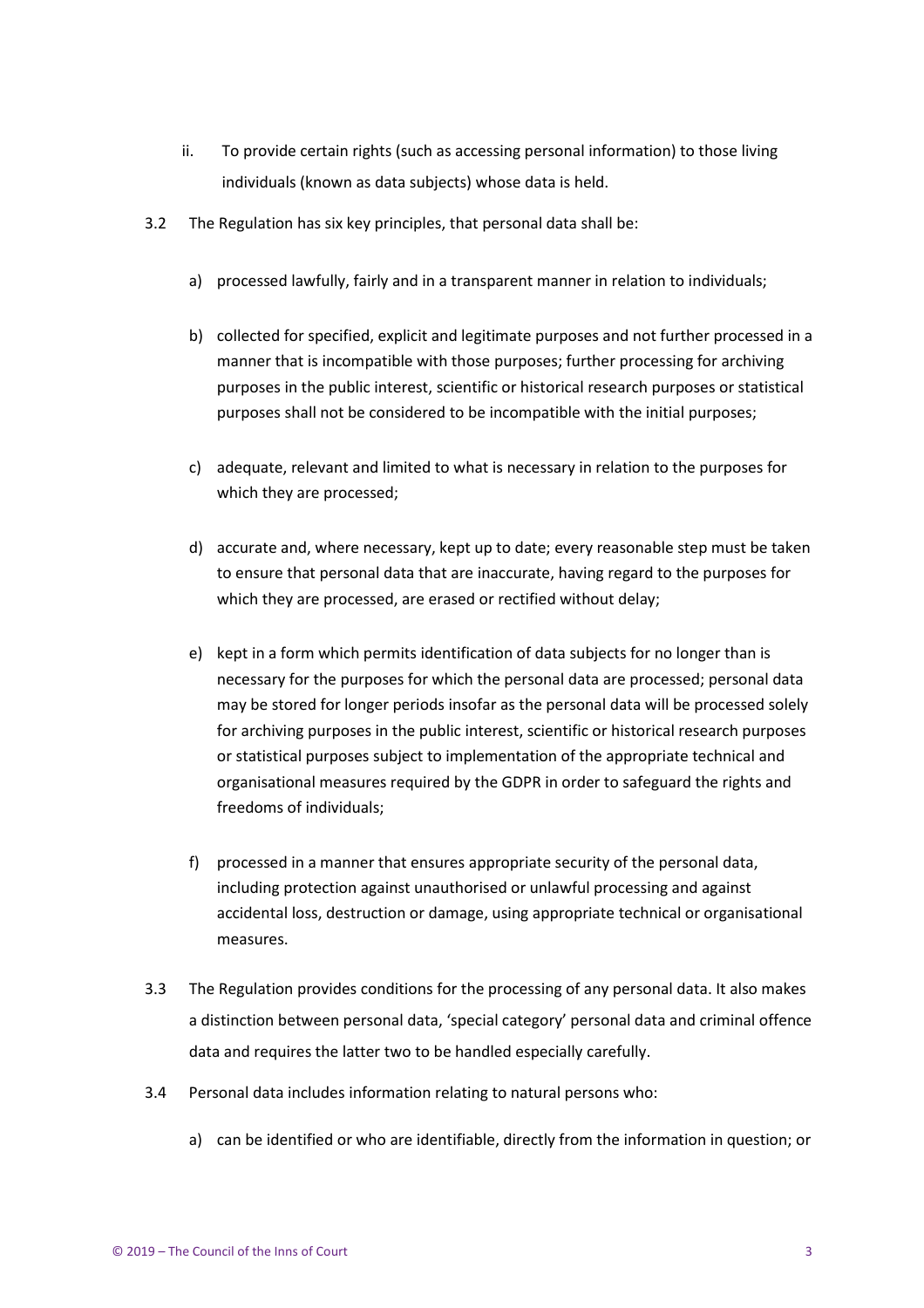- b) who can be indirectly identified from that information in combination with other information.
- 3.5 Special Category personal data is defined as personal data consisting of (but not limited to) information as to:
	- a) race;
	- b) ethnic origin;
	- c) politics;
	- d) religion;
	- e) trade union membership;
	- f) genetics;
	- g) biometrics (where used for ID purposes);
	- h) health;
	- i) sex life; or
	- j) sexual orientation.
- 3.6. The GDPR rules for special category data do not apply to information about criminal allegations, proceedings or convictions. Instead, there are separate safeguards for personal data relating to criminal convictions and offences, or related security measures.

#### <span id="page-3-0"></span>**4. Duties**

- 4.1 BTAS will ensure:
	- i. The Registrar has responsibility for data protection;
	- ii. Everyone managing and handling personal information understands that they are responsible for following good data protection practice by inclusion in their Terms of Employment or Terms of Appointment;
	- iii. Everyone managing and handling personal information is fully acquainted through induction with the principles of the Regulation;
	- iv. Anyone wanting to make enquiries about handling personal information, whether a member of BTAS or a member of the public, knows what to do;
	- v. Queries about handling personal information are dealt with promptly and courteously and in compliance with the principles under the Regulation;
	- vi. Data sharing is carried out under a written agreement, setting out the scope and limits of the sharing;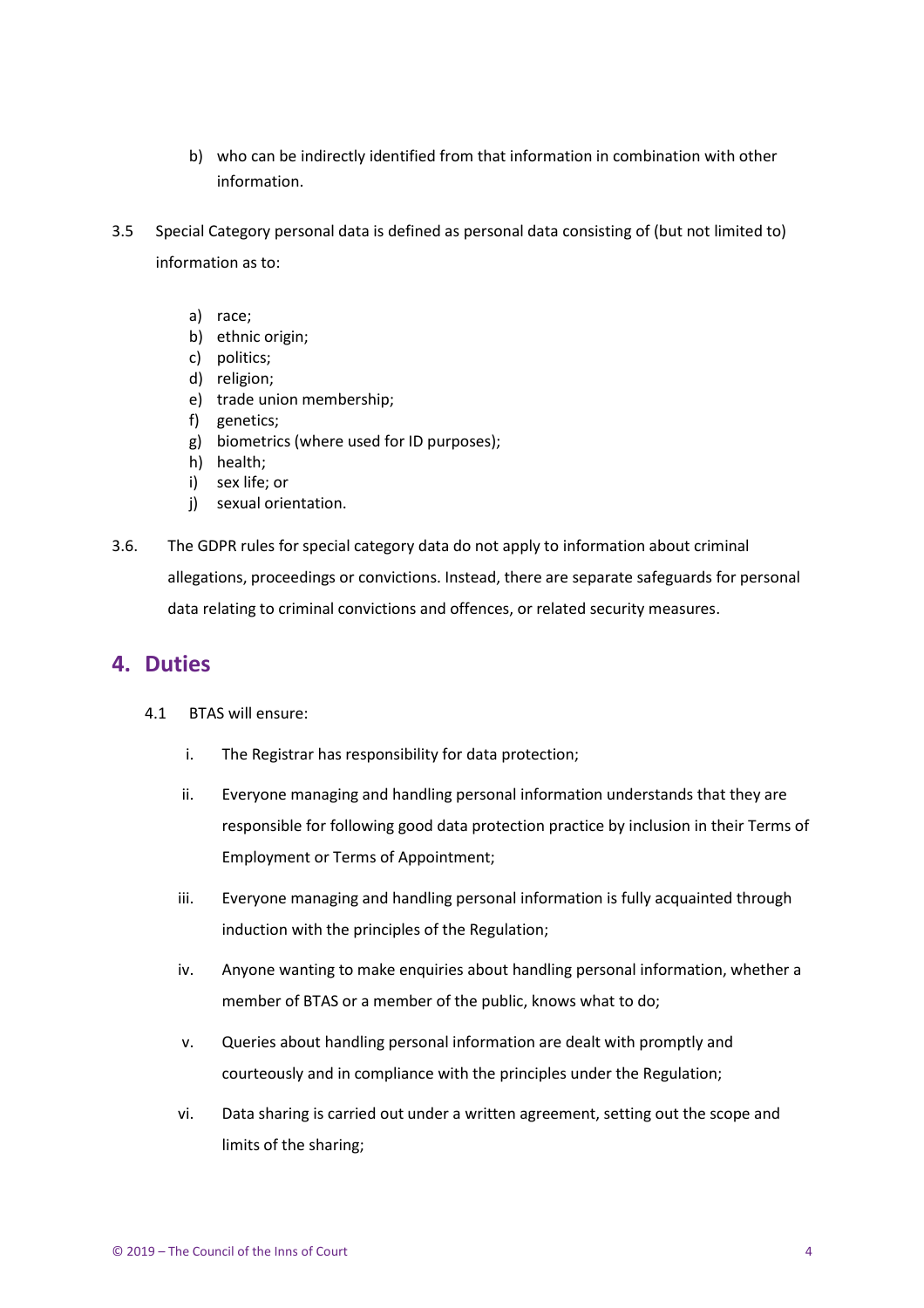- vii. Paper files and other records or documents containing personal/sensitive data are kept in a secure environment (specifically case files and any documents relating to an ongoing matter);
- viii. Personal data held on computers and computer systems are protected by encryption and/or the use of secure passwords, which where possible change periodically;
- ix. Individual passwords should be such that they are not easily compromised.
- 4.2 All staff and members of the BTAS disciplinary pool and the Inns' Conduct Committee are to be made fully aware of this policy and of their duties and responsibilities under the Regulation at the time of their recruitment or appointment.
- 4.3 If BTAS decide to transfer personal data outside the EEA, and the recipient is not in a country subject to a Commission 'positive finding of adequacy' nor signed up to the Safe Harbor Scheme, BTAS will need to assess whether the proposed transfer will provide an adequate level of protection for the rights of the data subjects in connection with the transfer/processing of their personal data.
- 4.4 Members of BTAS disciplinary panel and ICC must equally observe paragraph 4.3, and ensure that any e-mail service provider or back-up system they utilise for the receipt or storage of case papers is within the EEA.

### <span id="page-4-0"></span>**5. Disclosure and transfer of personal data**

- 5.1 No member of BTAS staff, disciplinary panels or ICC members may disclose any personal/sensitive data unless it has been made clear by the Registrar that they have been authorised to do so.
- 5.2 Personal data must not be transferred unless:
	- i. The data subject has given authorisation; and/or,
	- ii. The data subject has made an access request; and/or
	- iii. The Regulation specifically allows the transfer in the circumstances.

### <span id="page-4-1"></span>**6. Destruction of personal data**

6.1 Personal data must not be held for longer than necessary. When data is destroyed, measures must be taken to ensure that destroyed data cannot be reconstructed.